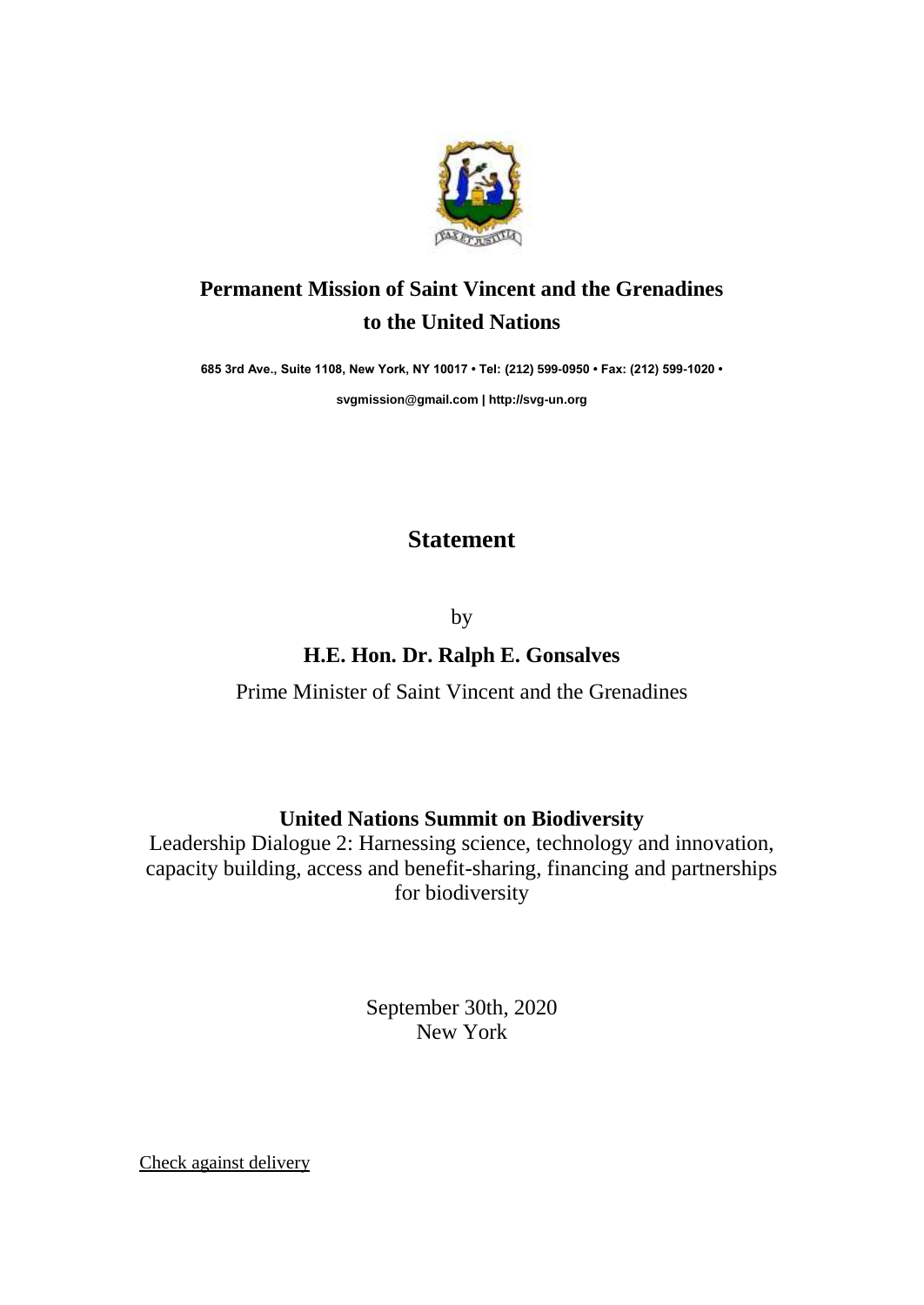Excellencies, Ladies and Gentlemen,

We meet today against a worrying backdrop of global biodiversity challenges and failures, a deepening climate crisis and the COVID-19 pandemic.

Our world is badly wounded. The only salve is multilateral cooperation – sharing best practices, taking action at home and being good neighbors to one another in this global village. Global partnerships including those between governments, the private sector and civil society are absolutely vital.

In Saint Vincent and the Grenadines, we have found ways to promote major industries, and to protect biodiversity simultaneously. For instance, in 2018, we installed a Coral Reef Early Warning System in the Tobago Cays. This site was chosen based on its value to the tourism sector and the richness of the marine biodiversity.

In 2018, a decision was taken to work with businesses and consumers to reduce demand for single use plastics, and accelerate communications on the value of ecosystems, thereby reducing biodiversity loss and optimizing the economic benefits. In addition, we have banned the hitherto ubiquitous Styrofoam containers, often used for food.

We are employing much better ways to regulate the disposal of grey water from coastal businesses, and effluent from yachts and other pleasure craft. We plan to protect further our reefs by restricting the types of sunscreen used by swimmers, divers and beachgoers. And we are taking comprehensive action that will slow beach degradation and protect our coastal assets. Coastal river defences are being put in place; but it is all very costly for a vulnerable Small Island Developing State like ours.

I take this opportunity to commend Vincentians, both individuals and businesses, for the actions they are taking to protect our rich biodiversity and our environment as a whole. From the initiative by All Island Recycling to place garbage bins on almost every corner in our capital, to the Ashton Multipurpose Cooperative, a small enterprise working to conserve the marine and coastal ecosystems in Union Island. So, too, I thank our international partners for working with us to foster even better cooperation and partnerships. But still, as always, much more needs to be done.